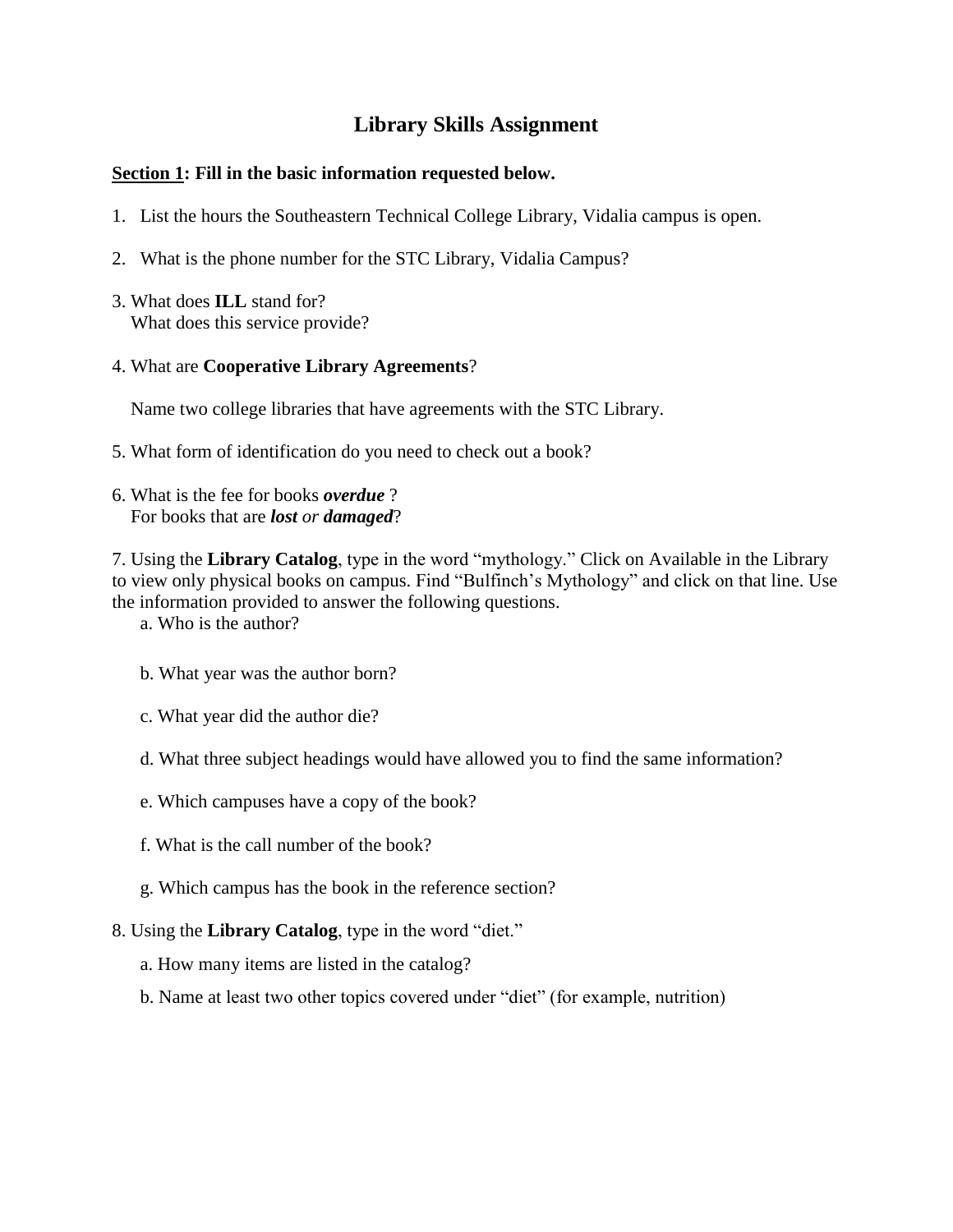9. From the Dental Hygiene Research Guide, list two resources that will be useful to your area of study.

a.

## b.

## **Citing Your Sources**

Whatever method you use for citing your sources, there are always 4 things you are required to document: **The 4 "W's"** Who (author) What (title) Where (where the information was published) When (date of original publication)

- Use the Library Catalog to find three books and two journal articles.
- Using the resources listed at the Library website under I Need Help With, then Citations, write the citations for the three books and two journal articles you have located using Modern Language Association (MLA) style citation. 1.
	- 2.
	-
	- 3.
	- 4.
	- 5.